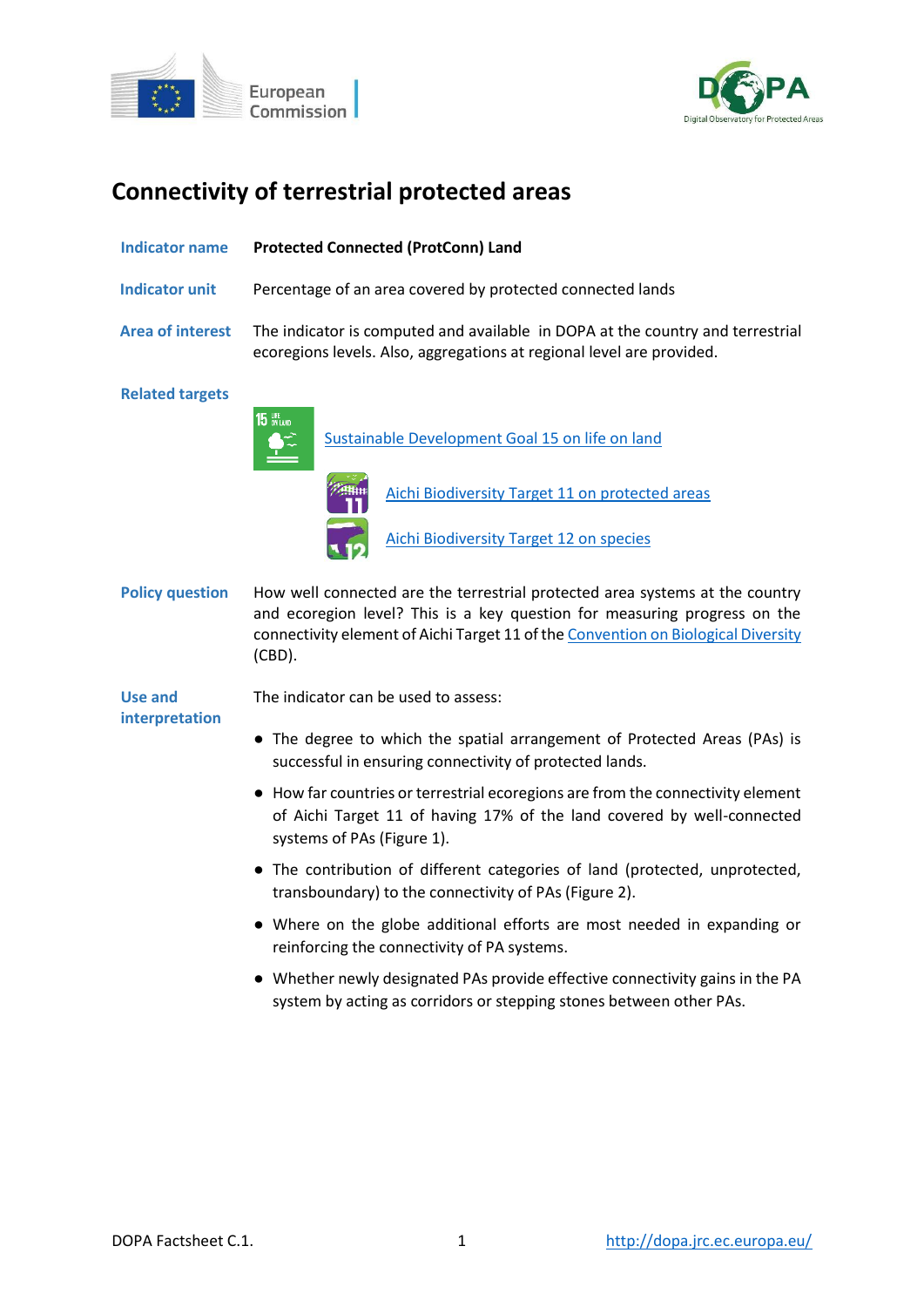

**Figure 1.** An example of a global assessment: Protected Connected land (% of ecoregion area) for the world's terrestrial ecoregions as of June 2016 for a reference median dispersal distance of 10 km (Saura et al. 2017).



**Figure 2.** An example comparing ProtConn with PA coverage and showing the contribution of different land categories to ProtConn**:** Global average of the ProtConn indicator (dark green slice in the left pie chart) and of its fractions (right pie chart) for the world's terrestrial ecoregions and a median species dispersal distance of 10 km as of June 2016 (Saura et al. 2017). Global PA coverage (sum of protected connected and protected not connected land: 14.7%) and the 17% Aichi Target 11 for year 2020 are also indicated in the left pie chart.

**Key caveats** The current version of the connectivity indicator:

- Assumes that PAs are effectively conserved and managed as to ensure sufficient connectivity levels that allow the successful movement of species through protected lands.
- Does not consider the heterogeneity of the landscape matrix in between PAs, due to high variability in species responses; instead it aims at a more general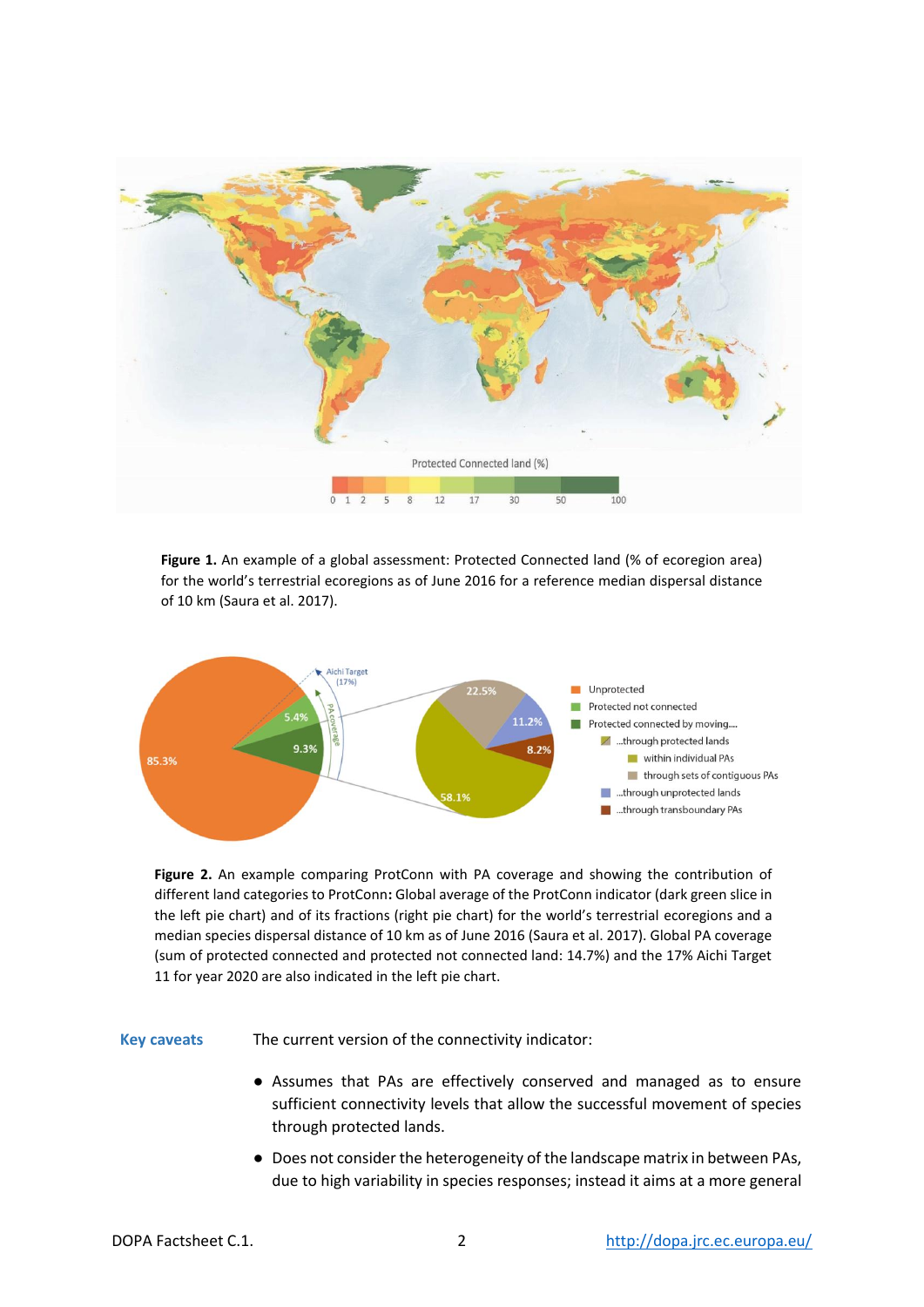assessment for the range of median dispersal distances observed for most terrestrial vertebrates (1 to 100 km). The reference dispersal distance of 10 km is the one used for the ProtConn indicator values shown in DOPA.

**Indicator status** Published in peer reviewed papers. The method regarding the connectivity at ecoregion level is described in Saura *et al.* (2017). The one describing the connectivity at country level is described in Saura *et al.* (2018).

> The ProtConn indicator has been approved by the CBD mandated [Biodiversity](http://www.bipindicators.net/)  [Indicators Partnership](http://www.bipindicators.net/) (BIP) as a new indicator to measure PA connectivity under [Aichi Target 11](http://www.cbd.int/sp/targets/rationale/target-11/)

# **Available data and resources**

**Data available** DOPA Explorer provides the ProtConn values at the terrestrial ecoregion and country level for a reference species median dispersal distance of 10 km. Areaweighted averages at regional level are also provided.

> Specific interactive and downloadable maps with the ProtConn values at ecoregion and country levels for different years are available on the DOPA website [\(http://dopa.jrc.ec.europa.eu/en/mapsanddatasets\)](http://dopa.jrc.ec.europa.eu/en/mapsanddatasets)

**Data updates** Planned at every DOPA update.

**Codes** All the connectivity indicators were calculated using GIS operations, R and the command line version of the software package Conefor 2.7 (Saura & Torné, 2009), updated at [www.conefor.org.](http://www.conefor.org/)

# **Methodology**

- **Methodology** The indicator considers the spatial arrangement, size and coverage of protected areas (PAs), and accounts for both the land area that can be reached within PAs and that which is reachable through the connections between different PAs. The analysis includes all designated PAs in the WDPA (polygons and buffered points) not smaller than 1 km<sup>2</sup>, except UNESCO Biosphere Reserves, and is conducted for a range of median dispersal distances (1 to 100 km) observed for most terrestrial vertebrates. The indicator is calculated through network analysis, with the Probability of Connectivity and the Equivalent Connected Area as the underlying metrics. For more details see Saura *et al.* (2017, 2018, 2019).
- **Input datasets** The method described above uses the following input datasets:

#### Protected Areas

- WDPA of January 2021 (UNEP-WCMC & IUCN, 2021)
	- o Latest version available from[: www.protectedplanet.net](http://www.protectedplanet.net/)

## Terrestrial Ecoregions of the World

● TEOW (2001). Terrestrial ecoregions of the world (Olson *et al.*, 2001)